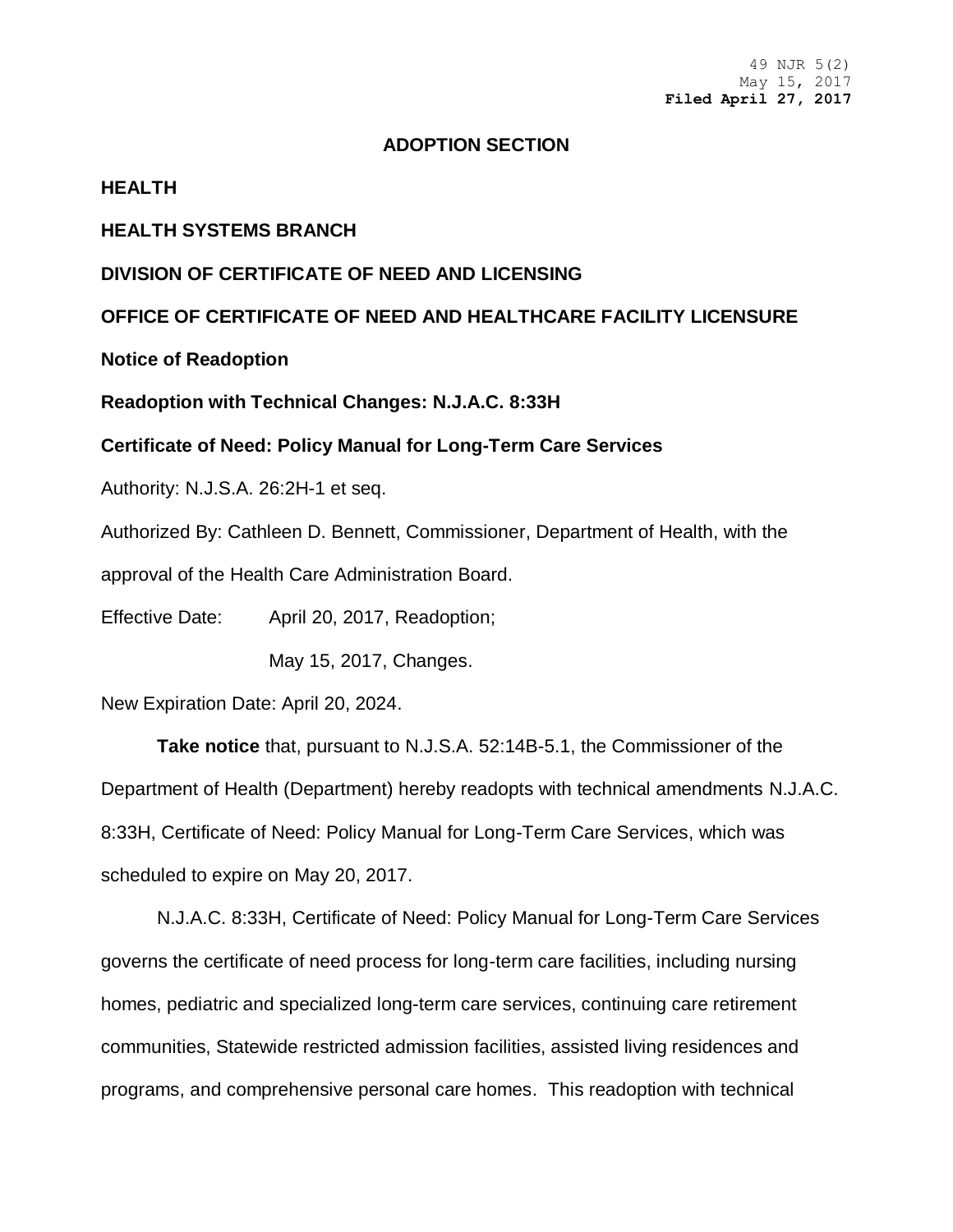amendments would continue to impose requirements on applicants for and holders of certificates of need for these kinds of long-term care facilities.

In addition to readopting the existing rules, the Department is proposing technical amendments throughout [N.J.A.C. 8:33H.](https://web.lexisnexis.com/research/buttonTFLink?_m=28e00b7da4d6869d4b0a1757e895dcf0&_xfercite=%3ccite%20cc%3d%22USA%22%3e%3c%21%5bCDATA%5b48%20N.J.R.%202354%28a%29%5d%5d%3e%3c%2fcite%3e&_butType=4&_butStat=0&_butNum=6&_butInline=1&_butinfo=NJ%20ADMIN%208%3a43J&_fmtstr=FULL&docnum=2&_startdoc=1&wchp=dGLzVzt-zSkAW&_md5=092e7ce53abebe000299ab5e1aa3be88) These would include updating the Department's name by deleting "and Senior Services," addressing the recodification of former N.J.A.C. 10:63 to new N.J.A.C. 8:85, and updating the name of the program addressing Medicaid waivers from "Enhanced Community Options" to the "Comprehensive Medicaid" waiver program. In addition, the Department proposes to change the name of the Department's licensing program for long-term care facilities from "Long-Term Care Licensing" to the "Office of Certificate of Need and Licensing" and to update the change in the name of the "Division of Mental Health" in the Department of Human Services to the "Division of Mental Health and Addiction Services."

The Department has reviewed [N.J.A.C. 8:33H](https://web.lexisnexis.com/research/buttonTFLink?_m=28e00b7da4d6869d4b0a1757e895dcf0&_xfercite=%3ccite%20cc%3d%22USA%22%3e%3c%21%5bCDATA%5b48%20N.J.R.%202354%28a%29%5d%5d%3e%3c%2fcite%3e&_butType=4&_butStat=0&_butNum=9&_butInline=1&_butinfo=NJ%20ADMIN%208%3a43J&_fmtstr=FULL&docnum=2&_startdoc=1&wchp=dGLzVzt-zSkAW&_md5=39568ac8f1286f8690901a7892fbaa67) and has determined that, subject to the technical amendments, the existing chapter remains necessary, proper, reasonable, efficient, understandable, and responsive to the purposes for which the Department originally promulgated it, as amended over time, and should be readopted. Therefore, pursuant to [N.J.S.A. 52:14B-5.1.](https://web.lexisnexis.com/research/buttonTFLink?_m=28e00b7da4d6869d4b0a1757e895dcf0&_xfercite=%3ccite%20cc%3d%22USA%22%3e%3c%21%5bCDATA%5b48%20N.J.R.%202354%28a%29%5d%5d%3e%3c%2fcite%3e&_butType=4&_butStat=0&_butNum=10&_butInline=1&_butinfo=NJCODE%2052%3a14B-5.1&_fmtstr=FULL&docnum=2&_startdoc=1&wchp=dGLzVzt-zSkAW&_md5=17142919a03f42aff2b3008a23e6bff3)c(1), [N.J.A.C. 8:33H](https://web.lexisnexis.com/research/buttonTFLink?_m=28e00b7da4d6869d4b0a1757e895dcf0&_xfercite=%3ccite%20cc%3d%22USA%22%3e%3c%21%5bCDATA%5b48%20N.J.R.%202354%28a%29%5d%5d%3e%3c%2fcite%3e&_butType=4&_butStat=0&_butNum=11&_butInline=1&_butinfo=NJ%20ADMIN%208%3a43J&_fmtstr=FULL&docnum=2&_startdoc=1&wchp=dGLzVzt-zSkAW&_md5=9def15d8dde37c4564ed9442837fb442) is readopted and shall continue in effect for seven years.

**Full text** of the technical changes follows (additions indicated in boldface **thus**; deletions indicated in brackets [thus]):

SUBCHAPTER 1. GENERAL PROVISIONS

8:33H-1.2 Definitions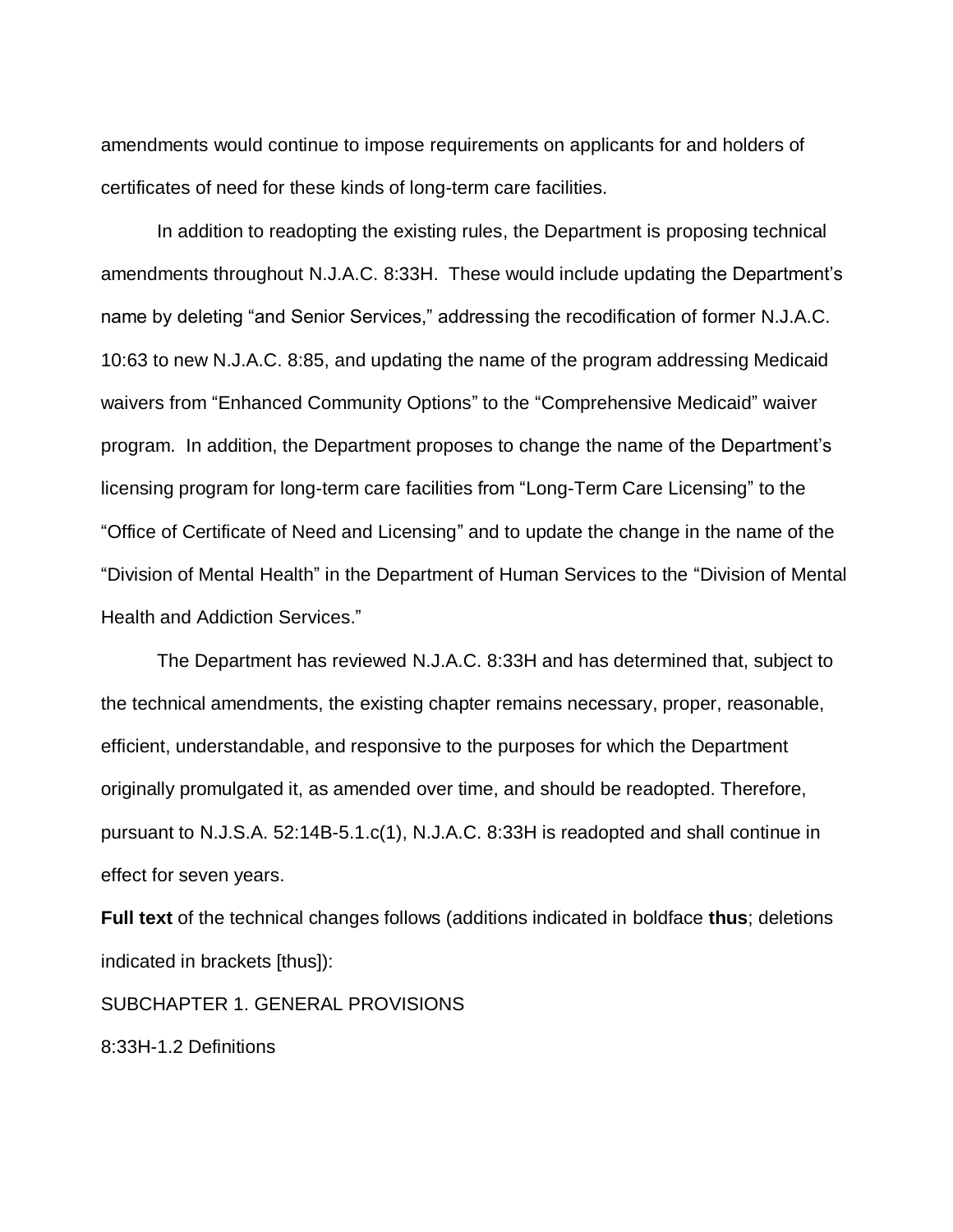The following words and terms, when used in this chapter, shall have the following meanings unless the context clearly indicates otherwise:

…

…

"Assisted living program provider" means an organization licensed by the New Jersey Department of Health [and Senior Services], in accordance with N.J.A.C. 8:36, to provide all services required of an assisted living program.

"Commissioner" means the State Commissioner of Health [and Senior Services]. …

"Deficiency" means a finding or findings by the Department that a facility is not in compliance with applicable State licensure requirements and/or Federal requirements for a health care facility. A deficiency remains valid unless overruled by the Commissioner of Health [and Senior Services] or a judicial appeal process.

"Department" means the New Jersey State Department of Health [and Senior Services].

…

"Hospice" means a program**,** which is licensed by the New Jersey State Department of Health [and Senior Services] to provide palliative services to terminally ill persons in the person's home or place of residence, including medical, nursing, social work, volunteer**,** and counseling services.

…

8:33H-1.7 Assisted living residences and assisted living programs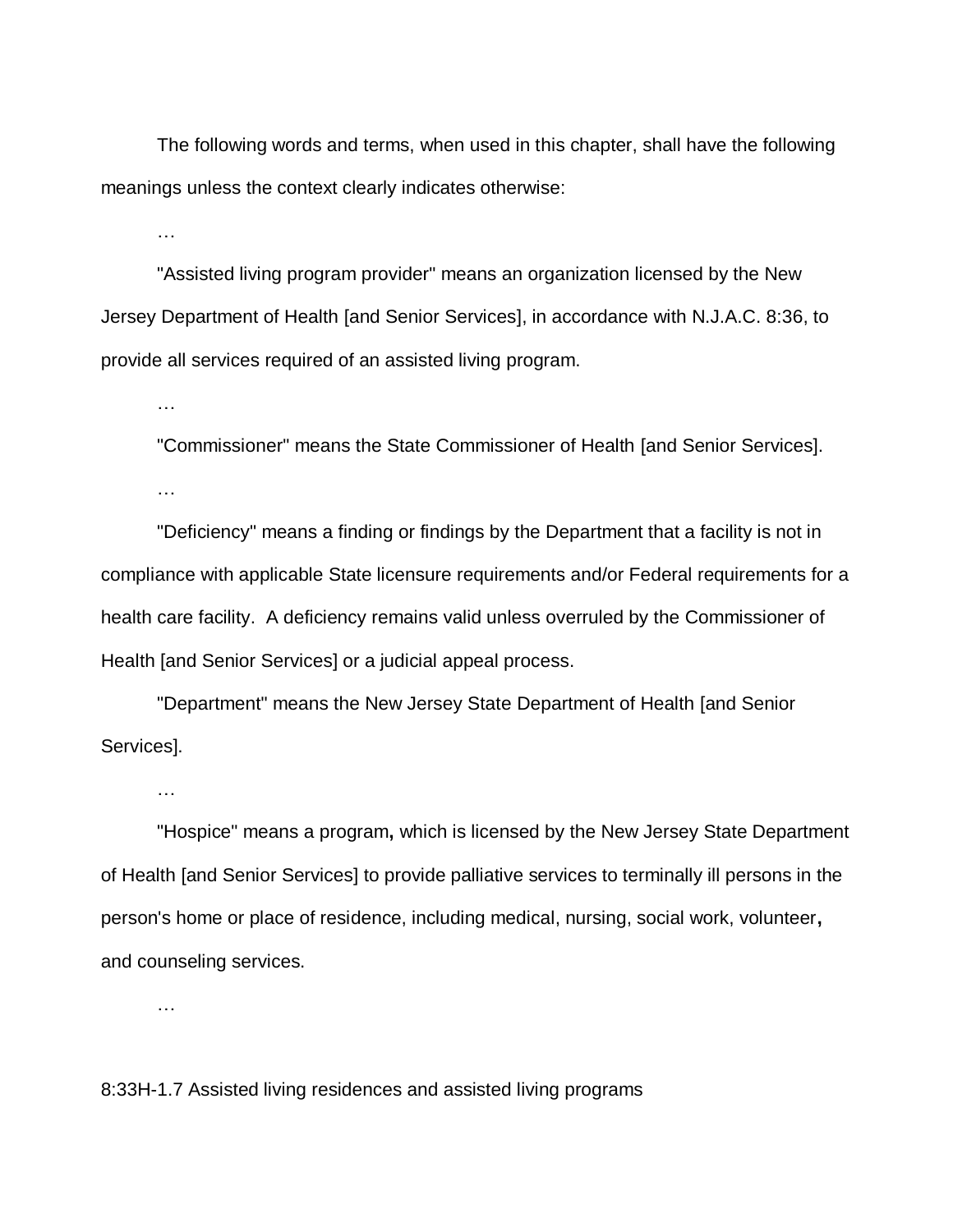$(a) - (e)$  (No change.)

(f) Existing assisted living residences that add additional assisted living beds shall be required, as a condition of licensure approval, to maintain 10 percent of the additional licensed beds for Medicaid-eligible persons through Medicaid conversion of persons who enter the assisted living residence as private paying persons and subsequently become eligible for Medicaid, or through direct admission of Medicaid-eligible persons.

 $1. - 2.$  (No change.)

3. For the purposes of this subsection, "Medicaid-eligible person" means an individual who has been determined as satisfying the financial eligibility criteria for medical assistance under the Medicaid program, has been assessed as being in need of nursing facility level of care as specified at N.J.A.C. [10:63]**8:85**-2.1, and has been approved by the Department for participation in the Federally approved [Enhanced Community Options] **Comprehensive Medicaid** waiver program for assisted living services. "Medicaid-eligible person" includes:

#### i. – ii. (No change.)

4. The Commissioner or his or her designee may waive or reduce this 10 percent Medicaid occupancy requirement for some or all regions of the State if it is determined that sufficient numbers of licensed beds are available in the State to meet the needs of Medicaid-eligible persons within the limits of the Federally approved [Enhanced Community Options] **Comprehensive Medicaid** waiver as it pertains to assisted living services.

i. The Commissioner or his or her designee shall waive this 10 percent Medicaid occupancy requirement if limitations on funding result in the Department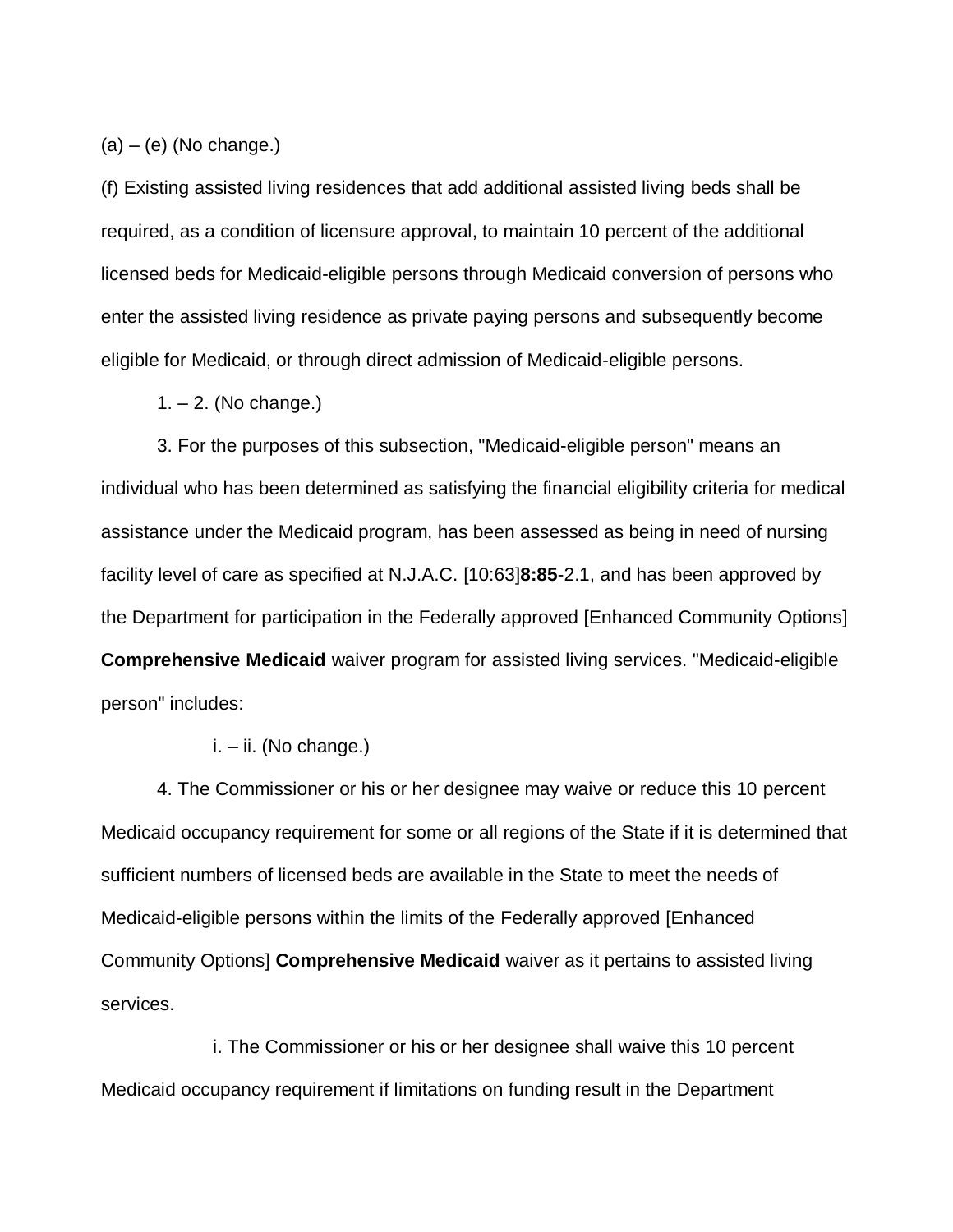establishing a waiting list for Medicaid-eligible persons requesting assisted living services through the [Enhanced Community Options] **Comprehensive Medicaid** waiver.

ii. (No change.)

5. (No change.)

8:33H-1.10 Comprehensive personal care homes

 $(a) - (e)$  (No change.)

(f) In converting to a comprehensive care home from a residential health care facility or Class C boarding home, the facility shall maintain its existing residents who are Supplemental Security Income-eligible recipients and former psychiatric patients. On an ongoing, annual basis, at least five percent of the facility's residents shall be Supplemental Security Income-eligible recipients, at least half of whom shall be former psychiatric patients. This percentage shall be computed based on the number of resident days per calendar year. The facility shall report this information to the Department's [Long-Term Care] **Office of Certificate of Need and** Licensing Program by April 15 of each year for the prior calendar year.

1. In the event that the facility's Supplemental Security Income-eligible residents develop the need for nursing home level care, as defined at N.J.A.C. 8:33H-1.2 and determined by Medicaid's pre-admission screening process at N.J.A.C. [10:63] **8:85**, the facility shall maintain these residents in accordance with the licensing standards at N.J.A.C. 8:36, subject to the facility's discharge criteria in accordance with N.J.A.C. 8:36- 4.1(d), provided that Medicaid reimbursement is available. However, if Medicaid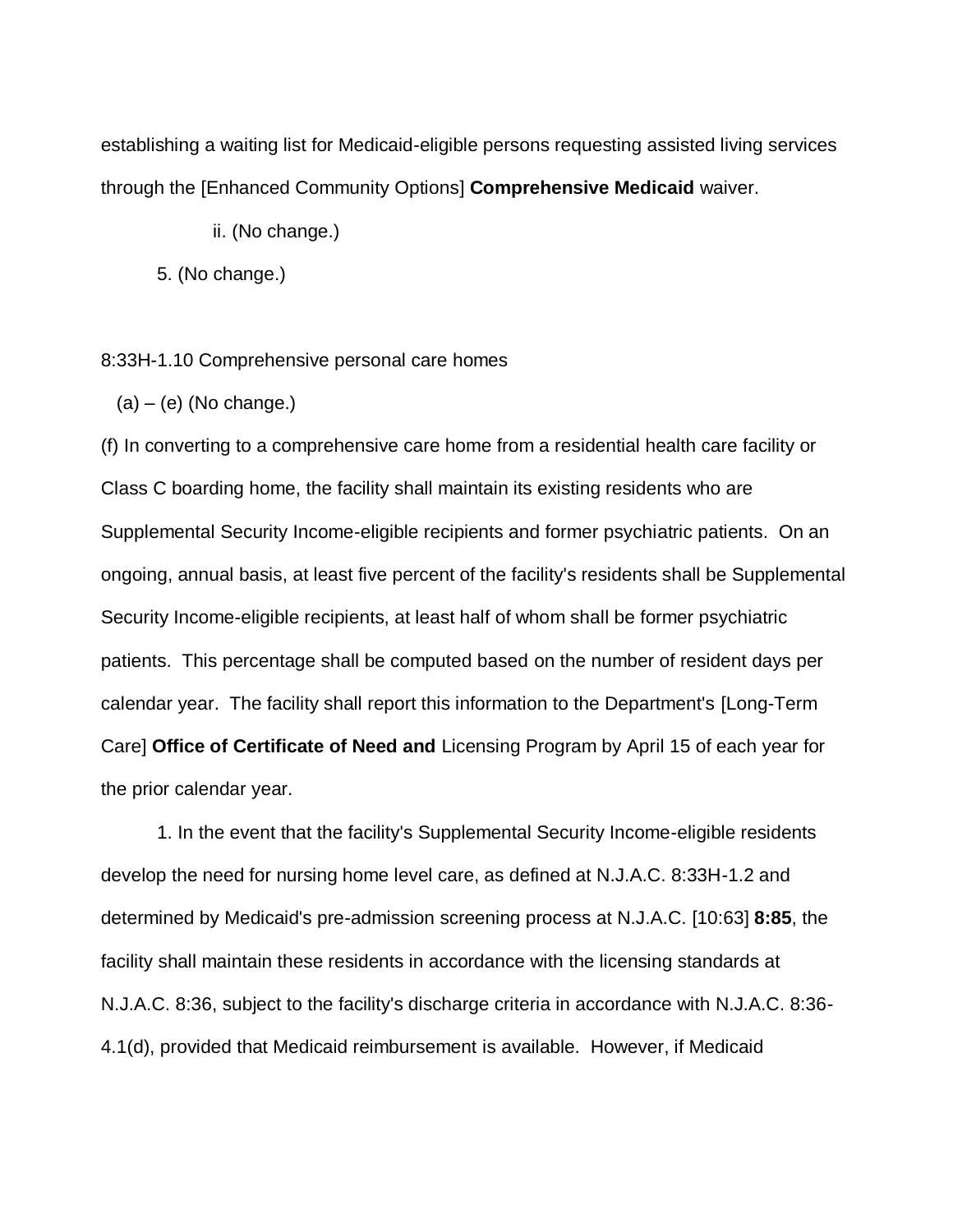reimbursement is not available, the facility shall make all necessary arrangements to transfer the person to a nursing home.

2. (No change.)

(g) (No change.)

(h) Existing comprehensive personal care homes that add additional assisted living beds shall maintain, as a condition of licensure approval, where such approval was given on or after August 31, 2001, 10 percent of the additional beds for Medicaid-eligible persons through Medicaid conversion of persons who enter the comprehensive personal care home as private paying persons and subsequently become eligible for Medicaid, or through direct admission of Medicaid-eligible persons.

### 1. – 2. (No change.)

3. For the purposes of this subsection, "Medicaid-eligible person" means an individual who has been determined as satisfying the financial eligibility criteria for medical assistance under the Medicaid program, has been assessed as being in need of nursing facility level of care as specified at N.J.A.C. [10:63]**8:85**-2.1, and has been approved by the Department for participation in the Federally approved [Enhanced Community Options] **Comprehensive Medicaid** waiver program for assisted living services. "Medicaid-eligible person" includes:

### i. - ii. (No change.)

4. The Commissioner or his or her designee may waive or reduce this 10 percent Medicaid occupancy requirement for some or all regions of the State if it is determined that sufficient numbers of licensed beds are available in the State to meet the needs of Medicaid-eligible persons within the limits of the Federally approved [Enhanced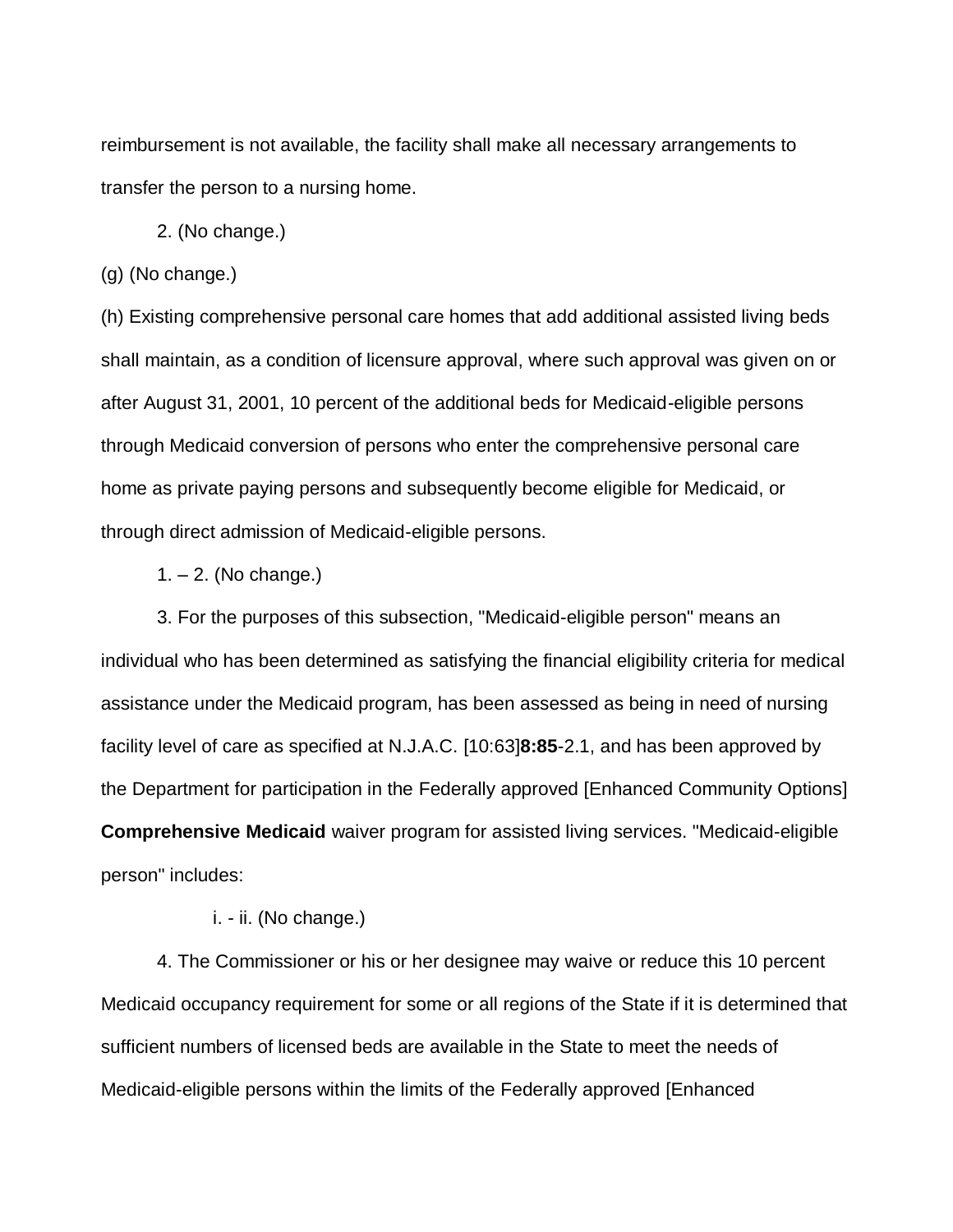Community Options] **Comprehensive Medicaid** waiver as it pertains to assisted living services.

i. The Commissioner or his or her designee shall waive this 10 percent Medicaid occupancy requirement if limitations on funding result in the Department establishing a waiting list for Medicaid-eligible persons requesting assisted living services through the [Enhanced Community Options] **Comprehensive Medicaid** waiver.

ii. (No change.)

5. (No change.)

8:33H-1.15 Utilization requirements for Medicaid-eligible residents and former psychiatric patients

(a) Applicants receiving certificate of need approval to add general or specialized longterm care beds to an existing facility or to construct a new nursing home or a replacement facility shall comply with the following utilization requirements:

 $1. - 4.$  (No change.)

5. As a condition of certificate of need approval, seven percent of the total number of long-term care beds shall be available for occupancy by persons in need of nursing home care who are present or former patients of State/county psychiatric hospitals or community inpatient psychiatric units.

i. (No change.)

ii. At the time of initial licensure of any long-term care bed approved in accordance with this chapter, the nursing home shall sign and subsequently maintain a written transfer agreement with the Division of Mental Health **and Addiction** Services